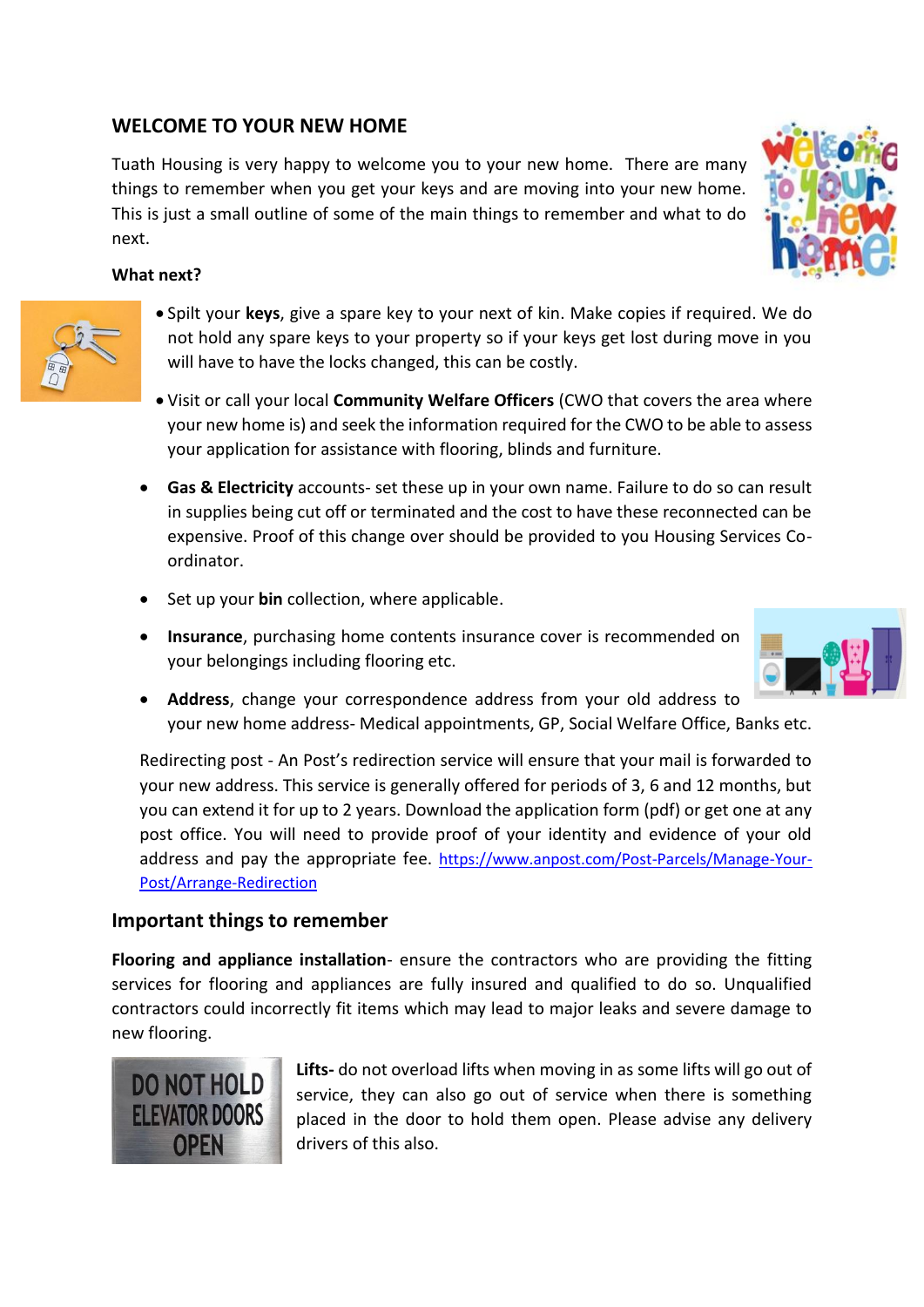**Bins-** if you live in an apartment and your bins are included it is important to remember packaging from large appliances should be removed by the delivery drivers. Offcuts of wood, carpet flooring should not be put into bins and should be disposed of in recycling centres, similarly if you have household goods you no longer want please dispose and recycle these. These should not be placed in bin sheds, fines can be imposed for leaving items like these in bin sheds (Tv, sofa, beds, mattress, kettles, toasters, baby baths, buggies etc.)



**Heating-** your Housing Services Co-ordinator may of given you a manual if available, if they have not it can be useful to check online or check our repairs section on the Tuath website [www.tuathhousing.ie](http://www.tuathhousing.ie/), look up the make and model of control panels, storage heaters etc. as there are multiple video user guides online to make this easier.

**TV-** most developments to not permit any satellite dishes of any kind or size. If you are thinking of getting sky television please ask your Housing Services Co-ordinator. Other TV suppliers may need access to locked areas in apartment blocks. Please arrange access to these with your Housing Services Co-ordinator to avoid damage on doors, 24 hours' notice is normally required.



**Parking-** Please only park in an allocated space and always use a parking permit if these are applicable to your scheme. Ensure your visitors also abide to this and only use visitor spaces. Similarly, if you have a driveway ensure visitors do not park on the pathway or cause an obstruction with their parking.

**Bikes-** Please use the space provided to store bicycles e.g. a designated bicycle shed. Do not leave items in communal hallways, stairs, landing or on green areas. If you live in a house, secure these items in your rear garden.

**Access Codes/Fobs-** Please do not share your access code to your block with anyone outside of your household. This compromises the security of the block for you and other residents. The code should not be given to children. Fobs may have to be ordered from a Management Company so if you require additional or a replacement please keep this in mind, it may take some time to receive a replacement and there is also an additional cost involved in replacement.

**Repairs-** Please check the repairs section of our Tenant Handbook, this gives a comprehensive breakdown of all repairs.



**Enjoy** your new home, if you have any queries please visit our website www.tuathhousing.ie, consult your Tenant handbook or phone our office to speak to your Housing Services Co-ordinator. Please click on the link for all our office contact details. <https://www.tuathhousing.ie/contact/>

**Keep in touch-** when you are settled in why not find out how you can get involved in tenant engagement. For the most up to date tenant information, competitions, activities and